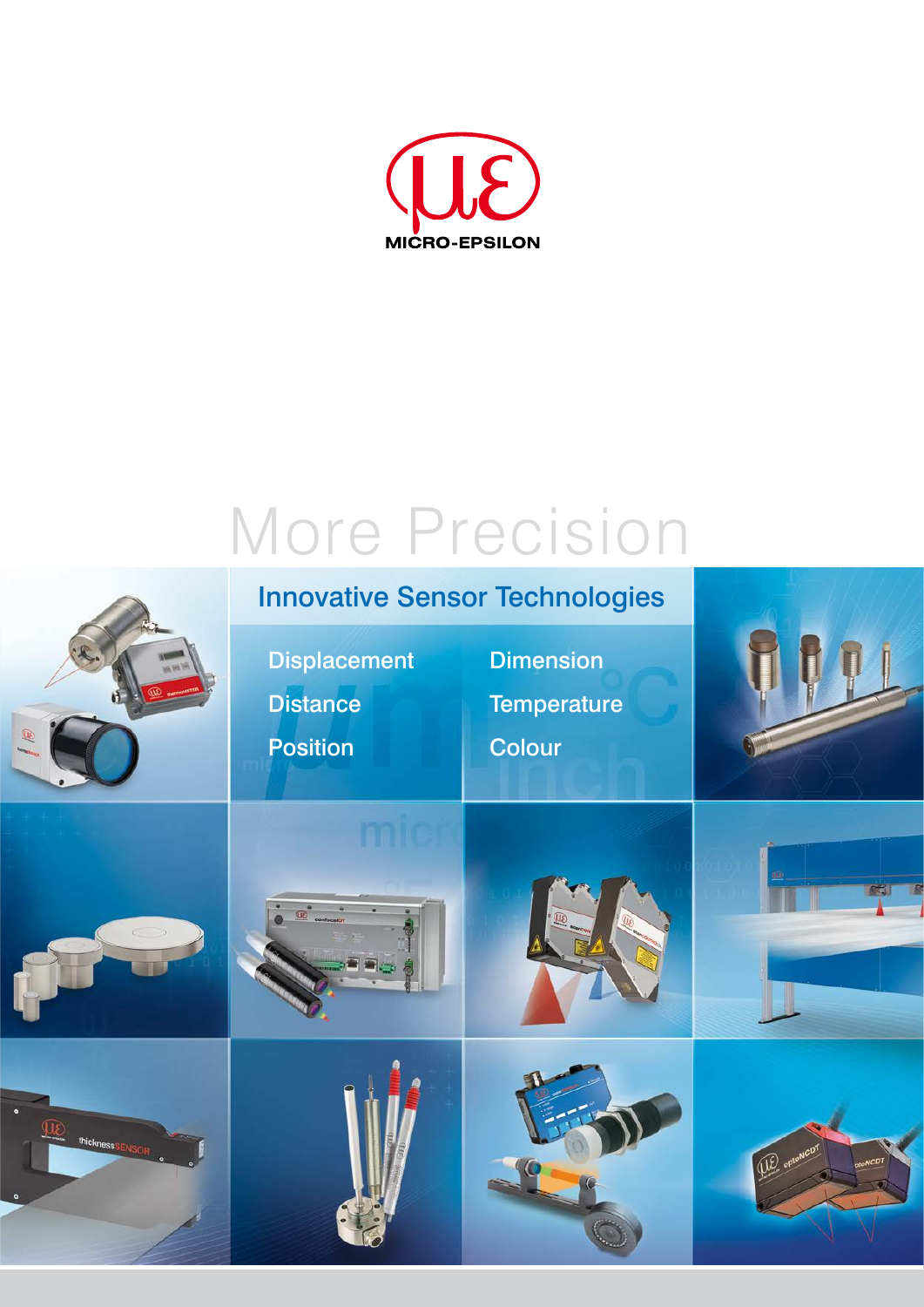### **Optical Sensors and Systems**

### optoNCDT - Laser triangulation displacement sensors

- Worldwide largest range of laser triangulation sensors
- **Precise measurement of displacement, distance, position & thickness**
- **From low-cost to high-end sensors**
- **-** Detection of smallest targets
- Real-time control enables stable measurements even with changing surfaces
- **Laser sensors with red or blue laser**

#### scanCONTROL - 2D/3D Laser profile scanners

- Measuring profile, gap, width, depth, edge, groove and bead, angle, roundness, flatness, deformation
- **Integrated processing module for smart functionality**
- Real-time measurement data with calibrated coordinates
- Integrated profile filtering and precise trigger functions
- Compact stand-alone solution without PC and external controller
- Comprehensive software for configuration, integration and 3D display
- **Laser profile scanners with red or blue laser**

#### optoCONTROL - Compact optical micrometers

- **Optical ThruBeam technology for measuring diameter,** gap, segment
- **Targets from 0.02mm with 0.1** $\mu$ **m resolution**
- Wear-free measurement no rotating parts for long service life
- Up to 125mm beam width
- High-speed measuring rates up to 100kHz

#### optoNCDT ILR - Non-contact laser distance sensors

- **Extremely large measuring range from 1m to 3km**
- **Integrated heating option for outdoor environments**
- **Robust and compact design**
- **Outstanding repeatability and response time**
- Use with and without reflector



#### confocalDT - Confocal chromatic displacement sensors

- High-resolution displacement measurement on almost all surfaces
- **Thickness measurement of transparent materials**
- Measuring rate up to 70kHz
- Miniature sensors (Ø 4mm) and 90° versions for bore hole inspection
- Outputs: analogue, serial, EtherCAT
- Nanometre resolution
- **Extremely small and constant spot size from**  $7\mu$ **m**
- **Dual-channel version**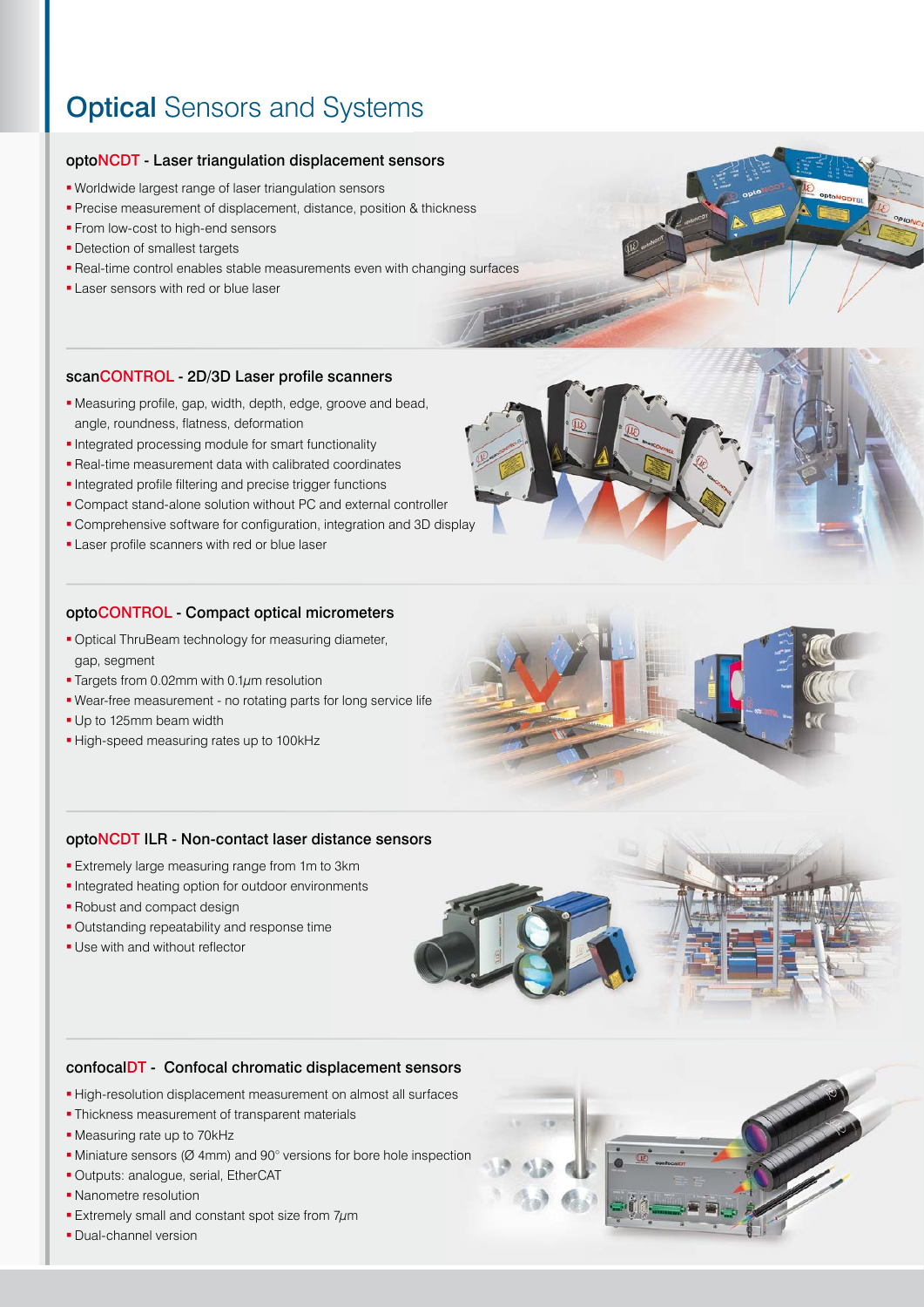### **Extremely Precise Displacement Sensors**

### eddyNCDT - Robust eddy current displacement sensors

- Measurement of displacement, distance, position & vibration
- **I** Ideal for high-speed measurements
- **Insensitive to oil, pressure, temperature and dirt**
- **Large selection of different sensors**
- Robust, pressure-resistant up to 2,000 bar
- **Excellent EMC characteristics, ideal for integration** into plant equipment and machines
- Customer-specific sensors
- **Sensors with integrated controller**



#### capaNCDT - High-resolution, capacitive displacement sensors

- For industrial measurement tasks: distance measurement and thickness measurement on electrically conductive objects and insulators
- **Extreme stability and nanometre resolution**
- **Most modern product range worldwide**
- Worldwide largest sensor range: cylindrical sensors, flat sensors, sensors with integrated cable

#### thicknessSENSOR - Compact thickness measurement sensor

- **Fully assembled with pre-aligned sensors, ready to use**
- Thickness measurement of strip, plate and film materials
- Measurement speed up to 4kHz
- $\blacksquare$  High accuracy up to 10 $\mu$ m



. . . . . . . .

### **OEM** Displacement Sensors

Micro-Epsilon develops and manufactures bespoke sensors for OEM applications for virtually all sectors where precision measurement is required. Whether it's a minor modification to the sensor configuration or a complete new concept - Micro-Epsilon enables the intelligent application of different sensor technologies.





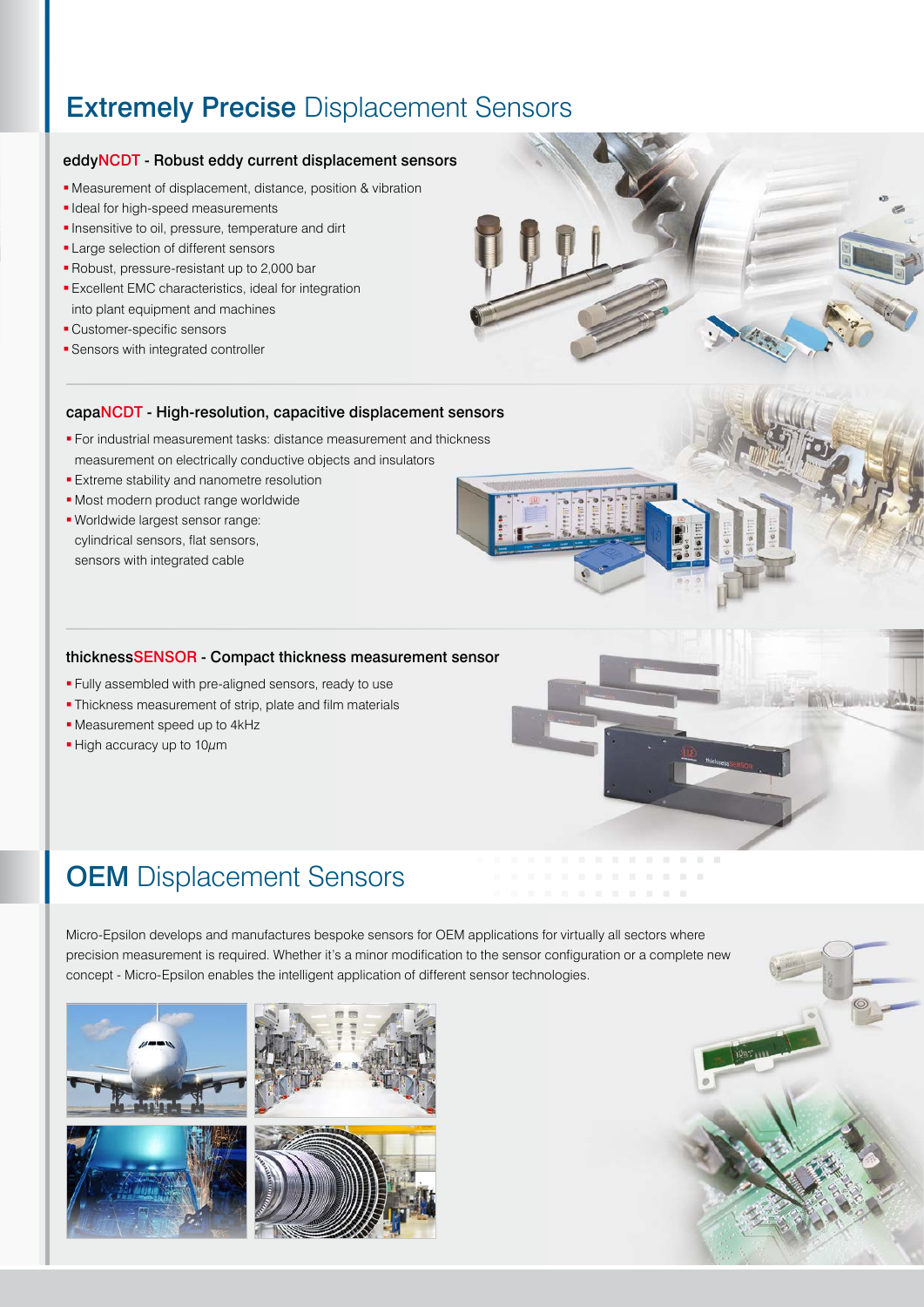### Temperature Sensors

### thermoMETER - Non-contact IR temperature sensors

- **Infrared temperature sensors for non-contact** temperature measurement from -50°C to 2200°C
- **Smallest targets from 0.45mm**
- **I** Ideal for high-speed measurements
- **Temperature resistance of sensors up to 250°C**
- Analogue and digital outputs incl. Profibus DP
- Special series for glass production, metal production and ceramics production



### thermoIMAGER - USB thermal imaging cameras

- Compact cameras for R&D, test and process monitoring
- **Full software analysis package included in price**
- **Elightweight model (only 350g) incl. camera for flight applications**
- Automatic hotspot/coldspot, alarm and event capture
- Cooling jacket for ambient temperatures up to 240°C
- **License-free software incl. Software Developer Kit (SDK)**
- Temperature range from -20°C to 1800°C

### moldCONTROL

- Inline thermography for early detection of defects in injection moulded parts
- Full software analysis package included in price

# **Measurement** and Inspection Systems

Micro-Epsilon turnkey measurement systems are integrated into existing or newly designed production lines to carry out applications such as thickness measurement, surface inspection and parts classification.

### Industries:

- Metals (ferrous and non-ferrous)
- **Plastics and rubber**
- **Defect detection on painted surfaces**
- **Tire production whole process**







**TUICKNESS**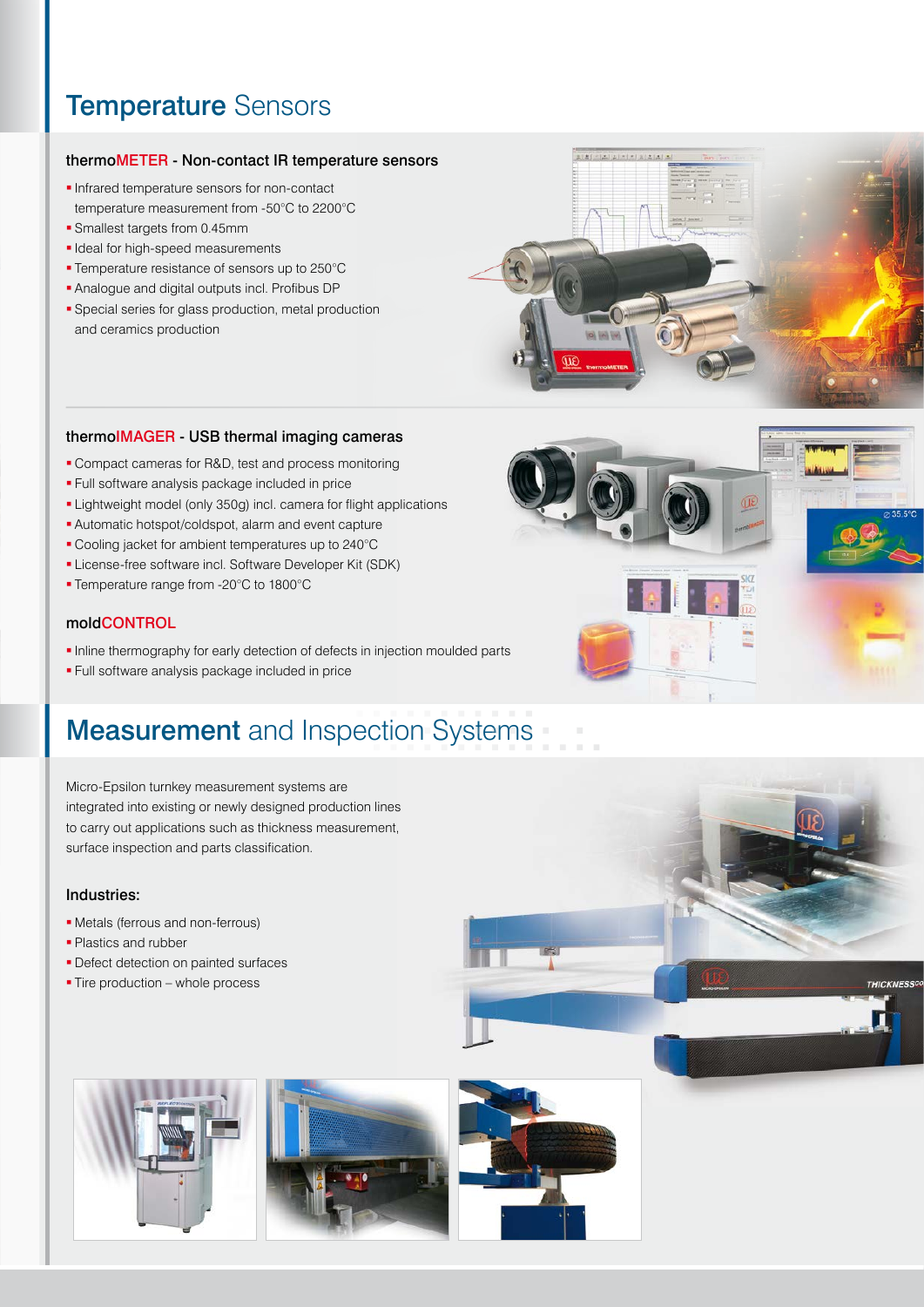### **Industrial Displacement Sensors**

### wireSENSOR - Robust draw-wire displacement sensors

- **Draw-wire sensors for displacement, distance & position**
- Measuring ranges from 50mm to 50,000mm
- High operational safety & long service life
- **Ideal for integration in industrial environments**
- **Easy and fast mounting**
- **I** Ideal for customised OEM series

#### mainSENSOR - Magneto-inductive displacement sensors

- Non-contact measurement against a magnet
- **I** Ideal for low cost OEM applications
- Ideal alternative to inductive sensors / Hall Effect sensors
- **Flexible sensor design with various housing** shapes and materials
- **-High resolution and temperature stability**
- Suitable for harsh environments

### induSENSOR - Linear inductive displacement sensors

- Inductive sensors for displacement and position measurement
- More than 250 different standard & OEM sensors
- Measuring ranges 1 630mm
- **I** Ideal for customised OEM series
- Various configuration possibilities, e.g. target design, controller

### Colour Sensors & LED Analyzers

#### colorSENSOR - Colour recognition sensors

- **Reliable colour recognition with high accuracy**
- **-High speed inline measurement**
- **For large distances up to 800mm**
- High quality glass fibre optics
- For matt, shiny, inhomogeneous, structured and reflecting surfaces
- **Software configuration tool included**
- Multiple versions depending upon accuracy required



. . . . . . . .

## Fibre Optic Sensors

### optoCONTROL CLSK

- **Fibre optic sensors for the recognition of presence, diameter** as well as counting tasks
- **For fast control tasks up to 4kHz**
- Analogue outputs / switching outputs / intensity output
- Robust optical fibre with a range up to 2m